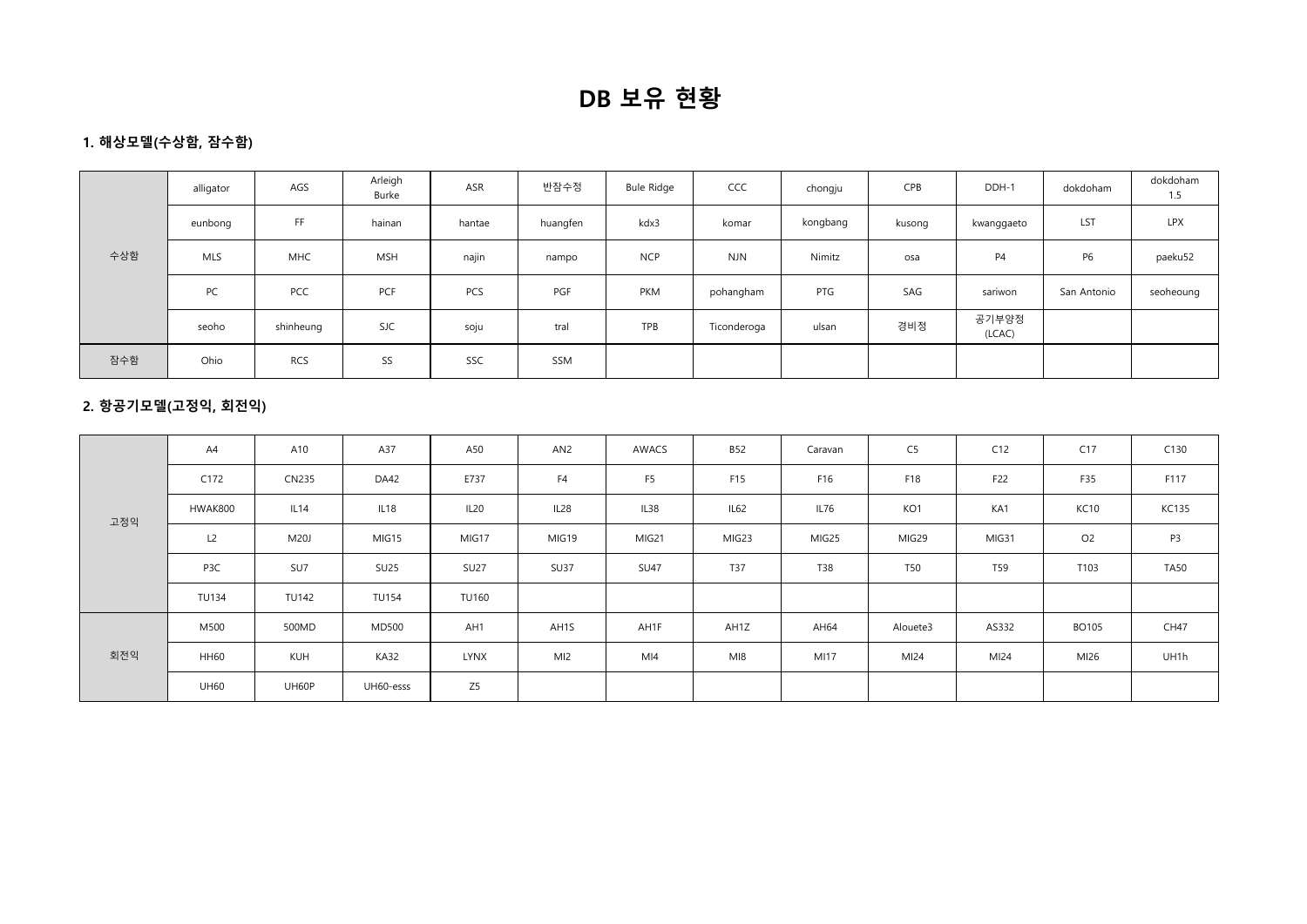## 2. 항공기모델(무인기, 민항기)

| 무인기 | Global<br>Hwak |                 |             |                 |            |                  |               |             |            |                 |              |             |
|-----|----------------|-----------------|-------------|-----------------|------------|------------------|---------------|-------------|------------|-----------------|--------------|-------------|
|     | A320           | A320-KOR        | A320-Asiana | A320-JIN        | A320-Busan | A320-JEJU        | A320-American | A320-Canada | A320-China | A320-JAL        | A320-Francel | A321        |
|     | A330           | A330-KOR        | A330-Asiana | A330-JIN        | A330-Busan | A330-JEJU        | A330-American | A330-Canada | A330-China | A330-JAL        | A330-Francel | A340        |
|     | A380           | A380-KOR        | A380-Asiana | A380-JIN        | A380-Busan | A380-JEJU        | A380-American | A380-Canada | A380-China | A380-JAL        | A380-Francel | <b>MD11</b> |
| 민항기 | <b>B737</b>    | <b>B737-KOR</b> | B737-Asiana | <b>B737-JIN</b> | B737-Busan | <b>B737-JEJU</b> | B737-American | B737-Canada | B737-China | B737-JAL        | B737-Francel |             |
|     | B747           | <b>B747-KOR</b> | B747-Asiana | <b>B747-JIN</b> | B747-Busan | <b>B747-JEJU</b> | B747-American | B747-Canada | B747-China | B747-JAL        | B747-Francel |             |
|     | B767           | <b>B767-KOR</b> | B767-Asiana | <b>B767-JIN</b> | B767-Busan | <b>B767-JEJU</b> | B767-American | B767-Canada | B767-China | <b>B767-JAL</b> | B767-Francel |             |
|     | <b>B777</b>    | <b>B777-KOR</b> | B777-Asiana | <b>B777-JIN</b> | B777-Busan | B777-JEJU        | B777-American | B777-Canada | B777-China | B777-JAL        | B777-Francel |             |

### 3. 지상모델( 장갑차, 견인포)

|     | 170MM    | 170mm    | biho1 | biho2 | bmp2   | bmp3  | btr40  | btr50 | btr60 | btr80 | btr152 | chunma |
|-----|----------|----------|-------|-------|--------|-------|--------|-------|-------|-------|--------|--------|
|     | chunmaho | flat6614 | K1    | K1a1  | K9     | K55   | K55a1  | k200  | kifv  | M43   | M47    | M48    |
| 장갑차 | M53      | M107     | M113  | M1973 | M1974  | M1975 | M1977  | M1978 | M1981 | M1985 | M1989  | M1992  |
|     | nifv     | pt76     | sa6   | sa8   | sa9    | sa13  | t34    | t54   | t55   | t59   | t62    | t72    |
|     | t80      | t88      | t95   | xk2   | zsu234 |       |        |       |       |       |        |        |
|     | 76.2mm   | 100mm    | 130mm | 240MM | d30    | d74   | gdf003 | kh178 | kh179 | ks12  | ks19   | 160    |
| 견인포 | 170      | M1       | M37   | M46   | M101   | M114  | M167   | M1931 | M1937 | M1938 | M1939  | M1943  |
|     | s60      | zpu1     | zpu2  | zpu4  | zu23   |       |        |       |       |       |        |        |